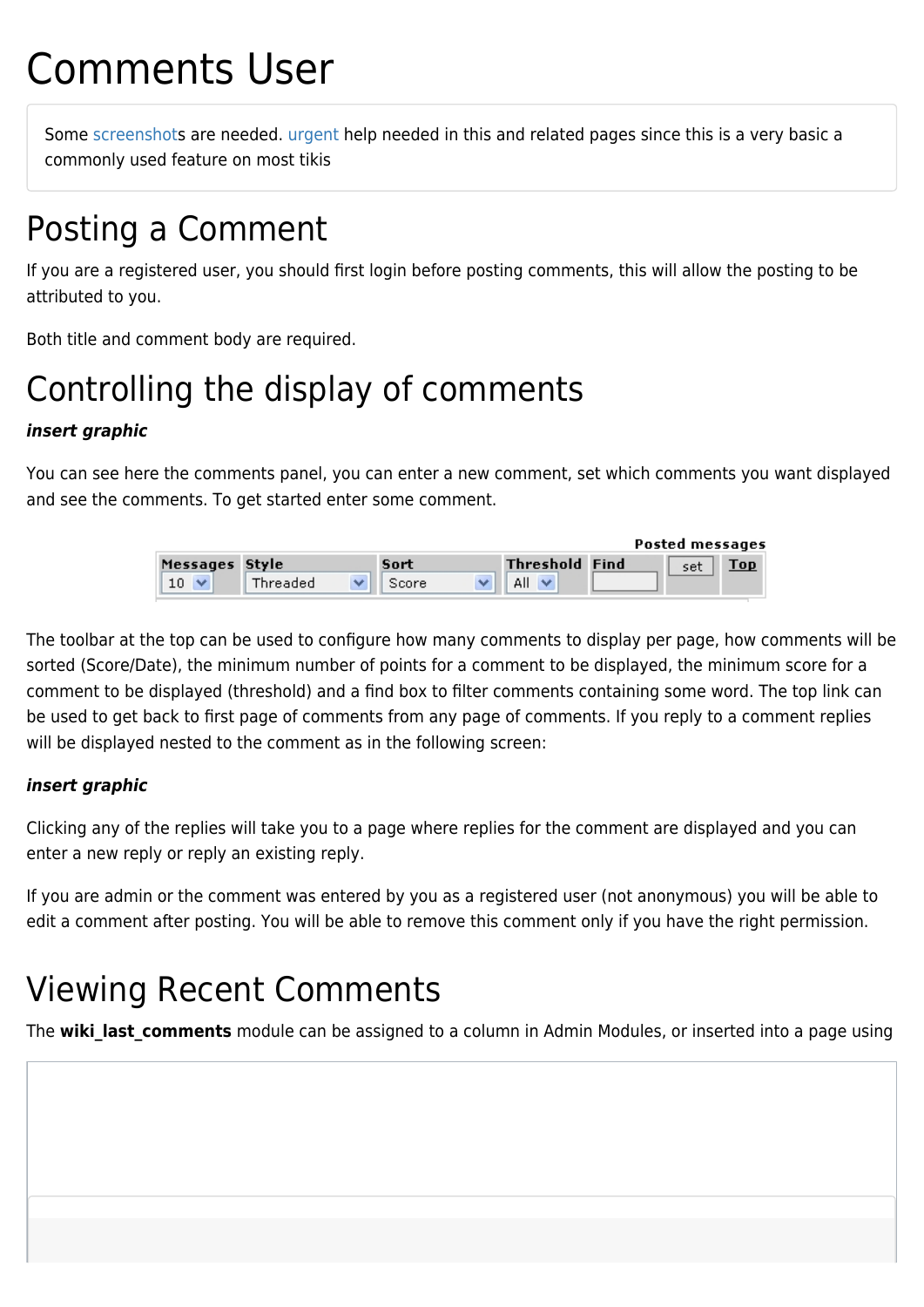### Last wiki comments

| 1.    | Mail notifications:<br>Setting' → Mail Notifications?   |
|-------|---------------------------------------------------------|
| 2.    | Move Tiki to a new server:<br>Slightly different        |
| 3.    | <b>Roles:</b><br>How to activate Roles?                 |
| 4.    | <b>Pretty Tracker:</b><br>This is exactly what I needed |
| 5.    | <b>Web Monetization:</b><br>Most popular                |
| 6.    | <b>PluginSlideshowSlide:</b><br>Any wiki syntax         |
| 7.    | <b>PluginSlideshowSlide:</b><br>body of plugin          |
| 8.    | Web Monetization:<br>Missing info                       |
| $9$ . | H5P test:<br><b>Status</b>                              |
| 10.   | <b>Save and Comment:</b><br>Similar but different       |
|       |                                                         |

Which will produce: